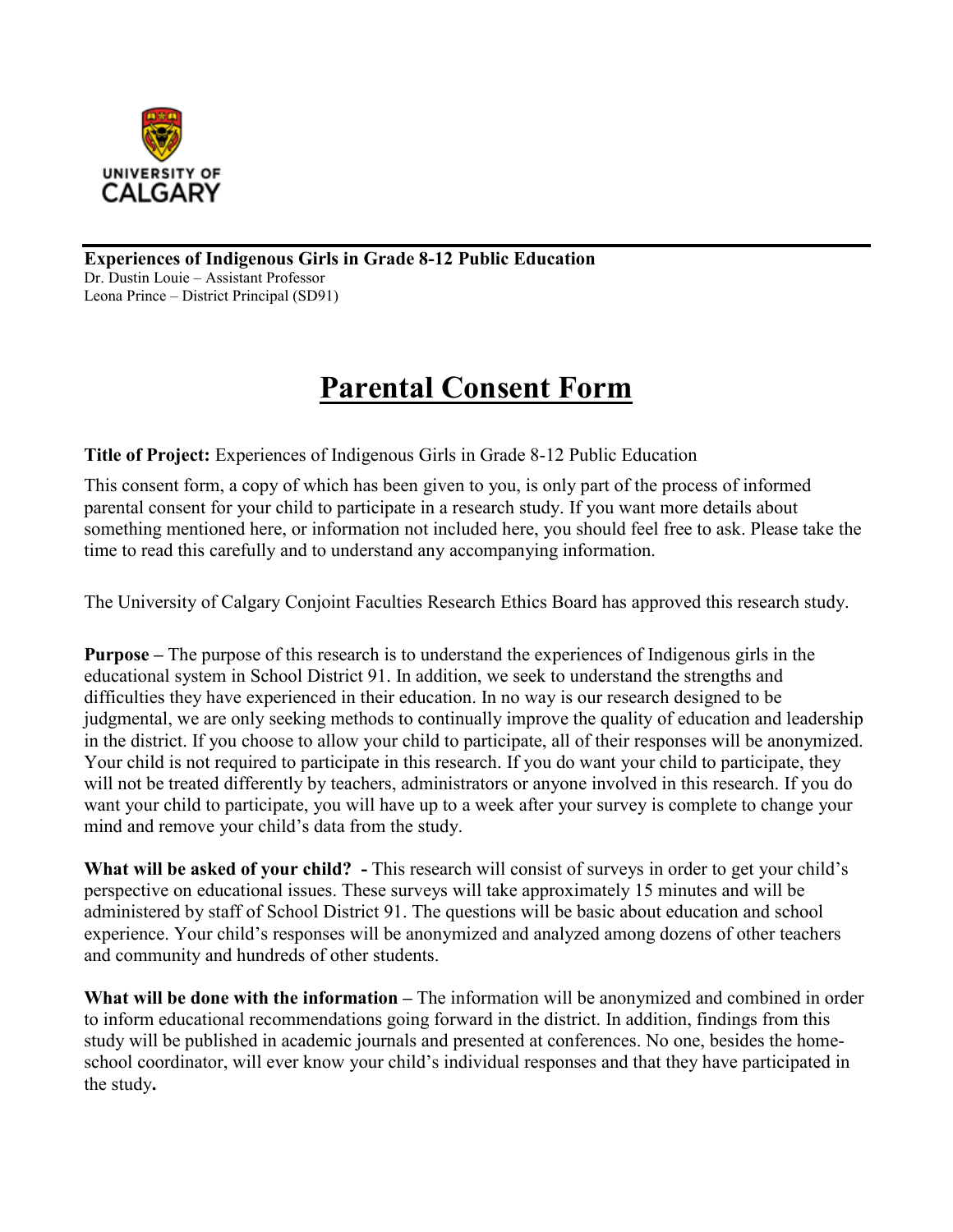## **What Type of Personal Information Will Be Collected**

No personal identifying information will be collected in this study.

The audiotapes recorded during the surveys will never be shown to anyone outside of the researchers, and will be destroyed immediately upon transcriptions.

#### **There are several options for you to consider if you decide to take part in this research. You can choose all, some, or none of them. Please review each of these options and choose Yes or No:**

I grant permission for my child's survey to be audio taped: Yes: No:

# **Are there Risks or Benefits if your Child Participates?**

Our primary goal is to ensure the safety and well-being of all participants within the study. Based on the topic being researched we have no reason to assume to participants will be in any risk. However, some questions about oppression in the school may have students and educators thinking about racism and systemic barriers. Within the study, we will be emphasizing the strengths, so overall the experiences of participants will be positive and not dwelling on negative elements. We will work closely with our partners to ensure a safe space that honors the stories being shared. Indigenous methodologies are the bedrock of this research, which will help inform every interaction to ensure we are supportive and responsive based on both Indigenous and Western approaches.

## **What Happens to the Information I Provide?**

Only the co-investigators and the research assistants will have access to the information from the surveys. The researchers will do whatever they can to eliminate any identifiable information shared during the survey.

If you decide to withdraw from the study, at any time, all of your audiotapes will be destroyed and none of your information will be transcribed or included in the study.

Participation is completely voluntary and confidential. Your child is free to discontinue participation at any time during the study. No one except the researchers and his investigators will be allowed to see or hear any of the answers. Only group information will be summarized for any presentation or publication of results. The surveys are kept in a locked cabinet only accessible by the researchers. The data will be retained by both the researcher and the First Nation partners. The data collection will occur in whichever site parents and students are the most comfortable. This could include their homes, the school, or a neutral location.